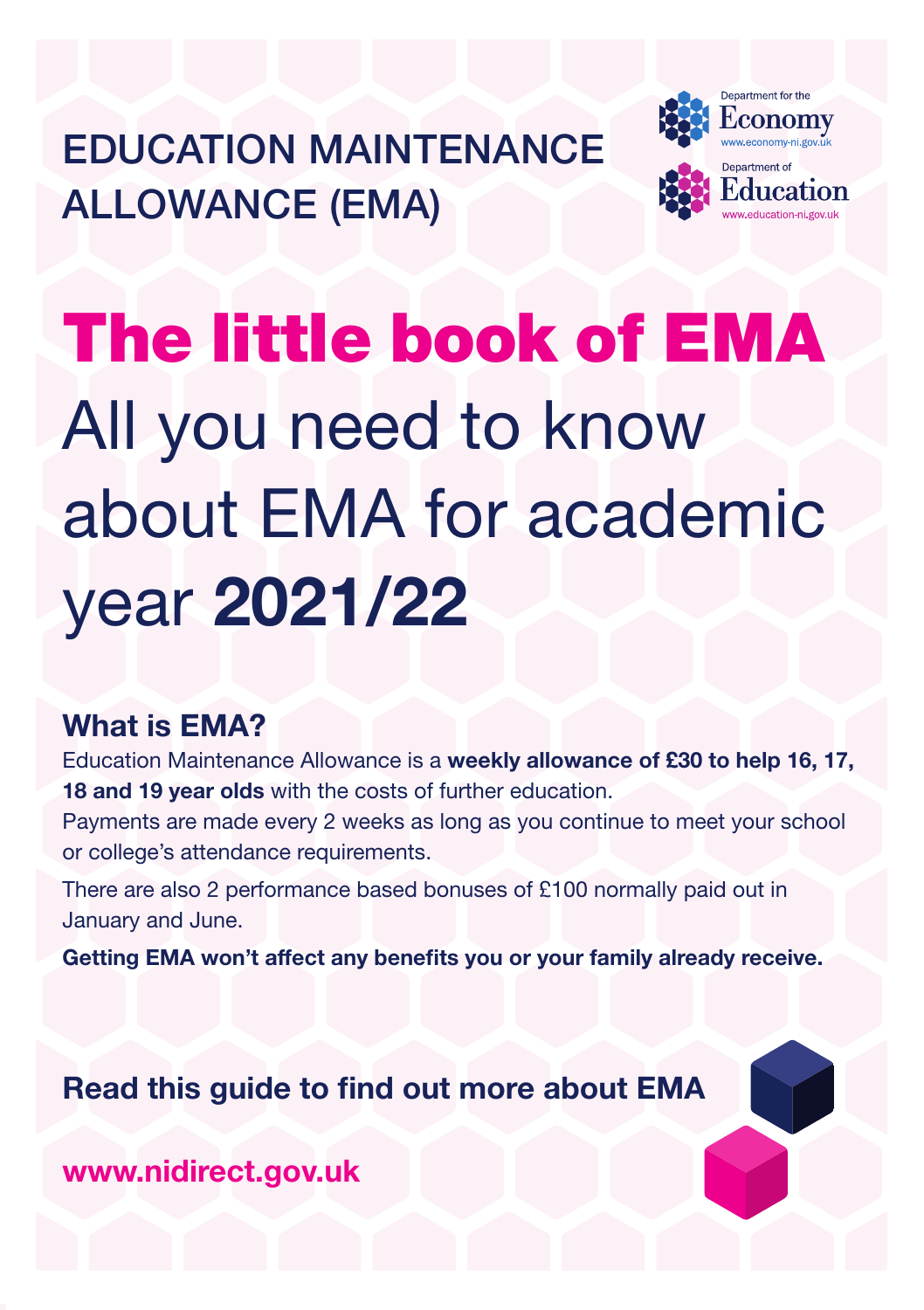#### **You need to meet the following requirements to be able to get EMA:**

#### **Age**

Your 16th, 17th, 18th or 19th birthday falls on or between 2 July 2020 and 1 July 2021 and you are starting or continuing in further education from September 2021.

### **Course**

You attend a post-compulsory further education course at an approved school or college in Northern Ireland. This must be full-time at school or a minimum of 15 guided hours per week at college, studying an eligible course and attending all classes.

### **Nationality and residency**

If you're a UK citizen who normally lives in the UK you should be able to get EMA.

If you're not a UK citizen you may still be able to get EMA, go to **www.nidirect.gov.uk** for more information.

### **Household income**

The table below shows how much you can get based on your household income.

| Annual household income                                                                                                                | <b>Weekly EMA</b><br>entitlement |
|----------------------------------------------------------------------------------------------------------------------------------------|----------------------------------|
| £20,500 or less                                                                                                                        | £30                              |
| Between £20,501 and £22,500 and there's at least 1 other<br>dependant eligible for child benefit in your household, other<br>than you. | £30                              |
| Between £20,501 and £22,500 and there are no other<br>dependants eligible for child benefit in your household,<br>other than you.      | £٥                               |
| £22,501 or more                                                                                                                        |                                  |

We'll ask for information about your household income as part of your application. We'll need this information from each person you normally live with (apart from any adult brothers or sisters you might have). We may ask for evidence to confirm the household income details if needed.

You won't be able to get EMA if you've been approved to receive a Department of Agriculture, Environment and Rural Affairs (DAERA) Bursary or a Department for the Economy Further Education Award for the course you're applying for.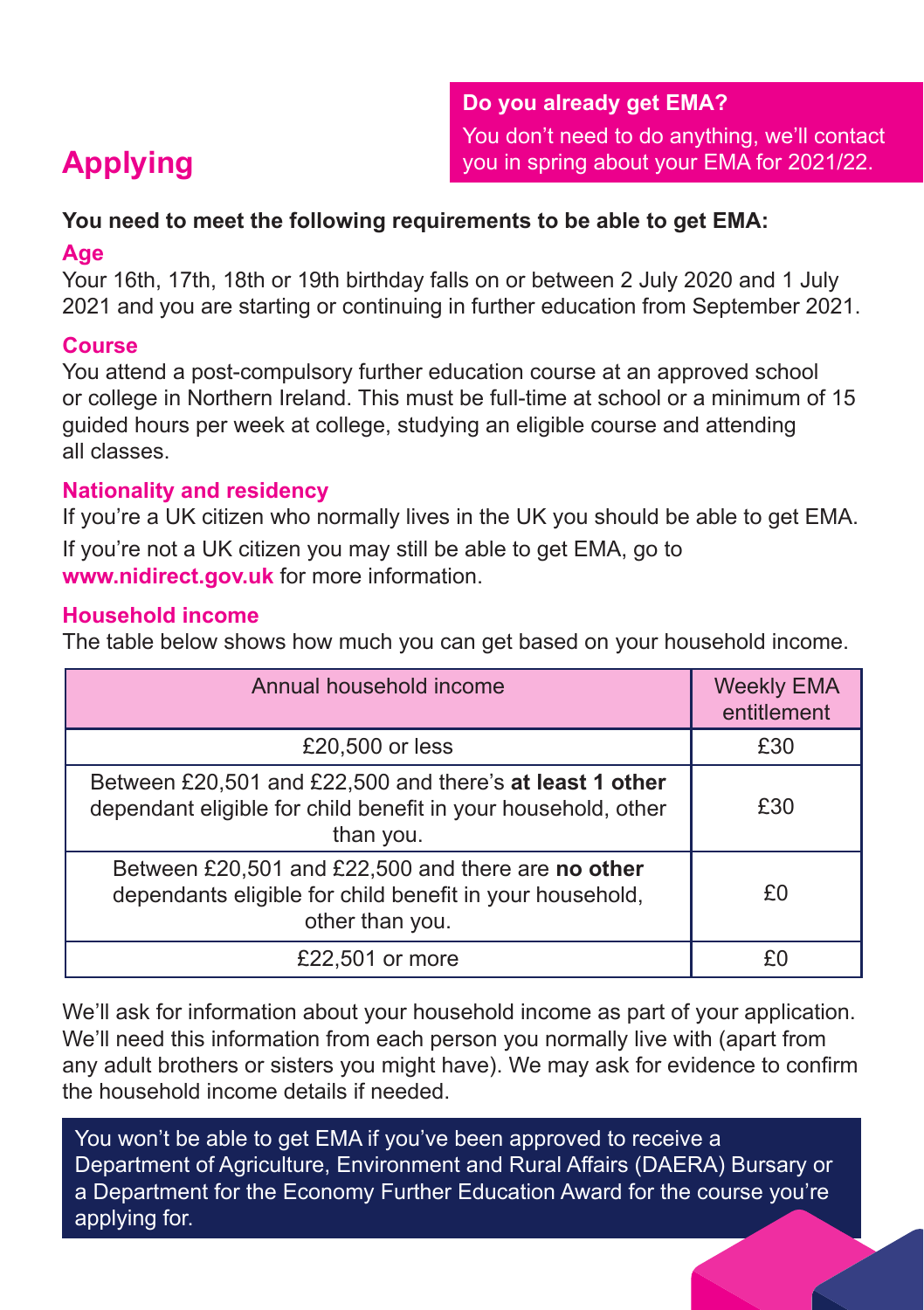## **Applying**

#### **How do I apply?**

You need to complete an application form.

You'll be able to get one from:

- your school or college
- **www.nidirect.gov.uk**
- your local Jobs and Benefits Office
- Careers Service Northern Ireland

#### **When do I apply?**

Application forms will be available from spring 2021. You should return your application form as soon as possible, as far in advance of your course start date and no later than 31 March 2022.

Keep an eye on **www.nidirect.gov.uk** for updates about when to apply.

| 3 December 2021 - | To be eligible for backdated payments, to the start of<br>term, you must apply before this date.                                                                |
|-------------------|-----------------------------------------------------------------------------------------------------------------------------------------------------------------|
| 31 March 2022 -   | We must receive your application before this date for<br>you to be eligible for EMA in academic year 2021/22.                                                   |
| 31 August 2022 -  | You must have completed your application, sending<br>all information and evidence, before this date for you<br>to be eligible for EMA in academic year 2021/22. |

## **What happens next**



#### **You need to complete and return your EMA application form with the evidence we need**

If you can't send the evidence we need right away, return your form without it. We won't be able to pay you until we get the evidence but this way we can make a start on your application earlier.



#### **We'll assess your application and send you an Award Letter**

If we need further information or evidence to complete our assessment we'll contact you before you get your Award Letter.

#### **You need to sign Part 1 and Part 2 of your EMA Agreement with your school or college**



#### **Part 1**

This part sets out the acceptable attendance for your course. You'll commit to attending the timetable defined by your school or college.

#### **Part 2**

This part sets out the learning objectives and goals that you must achieve to be eligible for bonus payments.



Your school or college need to tell us that you've been in attendance before we'll pay your EMA into your bank or building society account.